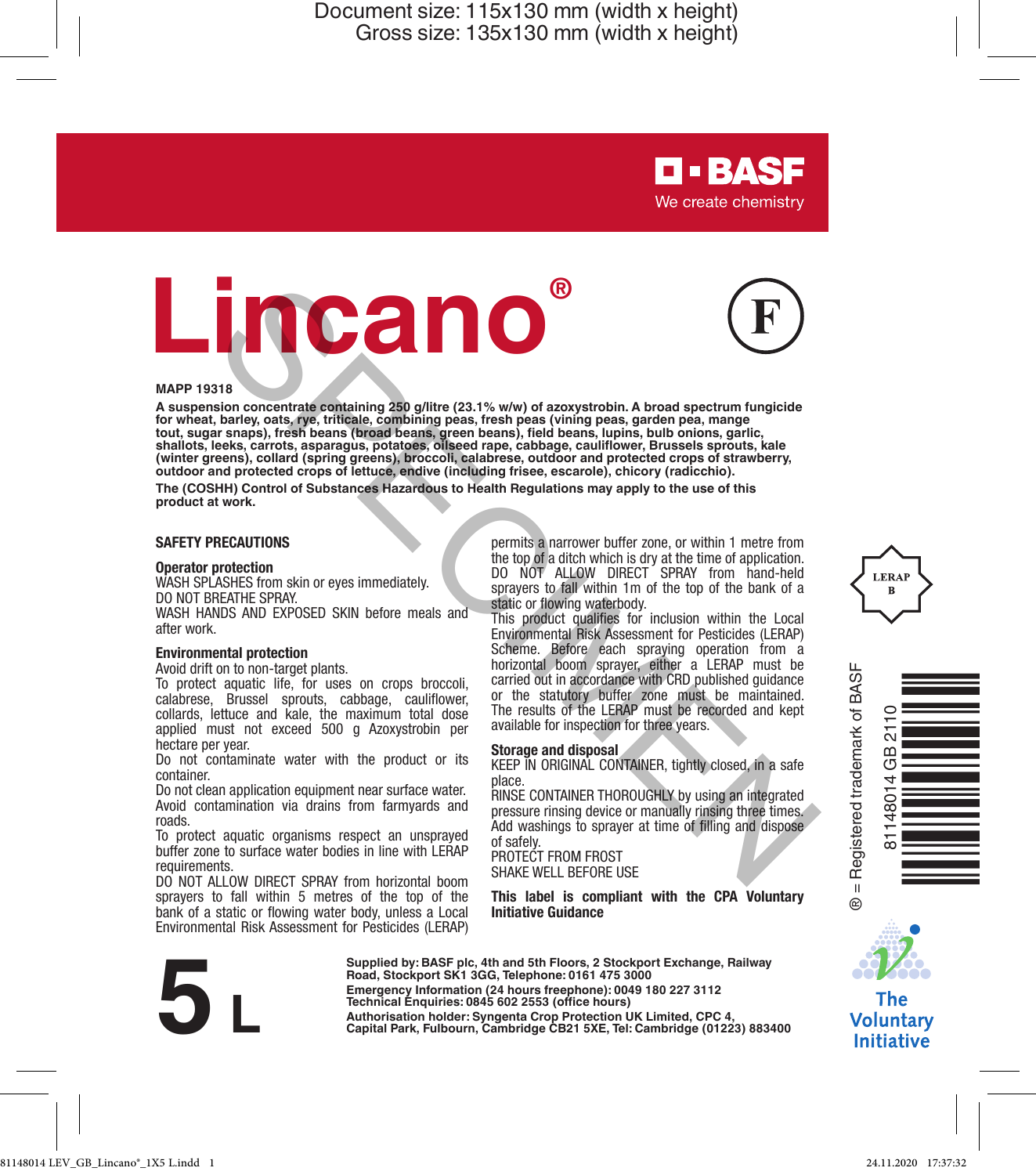

#### **IMPORTANT INFORMATION**

| USE ONly outdoors or in a well-ventilated area.<br>IF INHALED: Remove person to fresh air and<br>keep comfortable for breathing. Call a POISON<br>CENTRE or doctor if you feel unwell.<br>Collect spillage.<br>Dispose of contents/container to a licensed hazardous-<br>waste disposal contractor or collection site except for<br>empty clean containers which can be disposed of as non-<br>hazardous waste.<br>Contains 1,2-benzisothiazol-3-one. May produce an allergic reaction. |                                      |                                                      |                                         |                                                      |  |  |  |  |  |  |
|-----------------------------------------------------------------------------------------------------------------------------------------------------------------------------------------------------------------------------------------------------------------------------------------------------------------------------------------------------------------------------------------------------------------------------------------------------------------------------------------|--------------------------------------|------------------------------------------------------|-----------------------------------------|------------------------------------------------------|--|--|--|--|--|--|
| To avoid risks to human health and the environment, comply with the instructions for use.                                                                                                                                                                                                                                                                                                                                                                                               |                                      |                                                      |                                         |                                                      |  |  |  |  |  |  |
| <b>IMPORTANT INFORMATION</b><br>FOR USE ONLY AS AN AGRICULTURAL/HORTICULTURAL FUNGICIDE<br>Crop                                                                                                                                                                                                                                                                                                                                                                                         | dose                                 | Maximum individual   Maximum number of<br>treatments | <b>Minimum sprav</b><br>interval (days) | Latest time of application                           |  |  |  |  |  |  |
|                                                                                                                                                                                                                                                                                                                                                                                                                                                                                         | (litres/product/ha)                  | (per crop)                                           |                                         |                                                      |  |  |  |  |  |  |
| Wheat, rve and triticale                                                                                                                                                                                                                                                                                                                                                                                                                                                                |                                      | 2                                                    | 14                                      | Before watery ripe stage<br>(GS 71)                  |  |  |  |  |  |  |
| Barley, oats                                                                                                                                                                                                                                                                                                                                                                                                                                                                            | I1                                   | $2 -$                                                | 14                                      | Before beginning of flowering<br>(GS <sub>61</sub> ) |  |  |  |  |  |  |
| Peas - combining                                                                                                                                                                                                                                                                                                                                                                                                                                                                        | а                                    | $\overline{2}$                                       | 14                                      | 35 days before harvest                               |  |  |  |  |  |  |
| Fresh Peas (vining, garden pea, sugar snap,<br>mange tout)                                                                                                                                                                                                                                                                                                                                                                                                                              |                                      | $\overline{2}$                                       | 14                                      | 14 days before harvest.                              |  |  |  |  |  |  |
| <b>Broad beans</b>                                                                                                                                                                                                                                                                                                                                                                                                                                                                      |                                      | $\overline{2}$                                       | $\overline{14}$                         | 14 days before harvest                               |  |  |  |  |  |  |
| Fresh Beans (green bean)                                                                                                                                                                                                                                                                                                                                                                                                                                                                | 1                                    | $\overline{2}$                                       | 14                                      | 7 days before harvest                                |  |  |  |  |  |  |
| <b>Field Beans, lupins</b>                                                                                                                                                                                                                                                                                                                                                                                                                                                              | 1                                    | $\overline{2}$                                       | 21                                      | 35 days before harvest                               |  |  |  |  |  |  |
| Bulb onions, garlic, shallots                                                                                                                                                                                                                                                                                                                                                                                                                                                           | 1                                    | $\overline{a}$                                       | $\overline{7}$                          | 14 days before harvest.                              |  |  |  |  |  |  |
| I eeks                                                                                                                                                                                                                                                                                                                                                                                                                                                                                  | 1                                    | 3 <sup>7</sup>                                       | 12                                      | 21 days before harvest.                              |  |  |  |  |  |  |
| Carrots                                                                                                                                                                                                                                                                                                                                                                                                                                                                                 | 1                                    | $\overline{\mathcal{E}}$                             | $\overline{\tau}$                       | 14 days before harvest.                              |  |  |  |  |  |  |
| Asparagus<br>(outdoor)                                                                                                                                                                                                                                                                                                                                                                                                                                                                  | ī                                    | $\overline{2}$                                       | 10                                      | Before senescence                                    |  |  |  |  |  |  |
| **Brussels sprout, Cabbage, cauliflower, kale (winter<br>greens), collards (spring greens), broccoli and<br>calabrese - all outdoor                                                                                                                                                                                                                                                                                                                                                     | 1                                    | $\overline{2}$                                       | 12                                      | 14 days before harvest                               |  |  |  |  |  |  |
| <b>Strawberries</b><br>(outdoor and protected)                                                                                                                                                                                                                                                                                                                                                                                                                                          | 1                                    | $\overline{3}$                                       | 7                                       | 3 days before harvest                                |  |  |  |  |  |  |
| **Lettuce, endive (including frisee, escarole), chicory<br>(radicchio), (outdoor and protected)                                                                                                                                                                                                                                                                                                                                                                                         | 1                                    | $\overline{2}$                                       | 7                                       | 14 days before harvest                               |  |  |  |  |  |  |
| Potato (in-furrow)                                                                                                                                                                                                                                                                                                                                                                                                                                                                      | $\overline{\overline{\overline{3}}}$ | T                                                    | $\overline{a}$                          | At planting, applied as an<br>in-furrow treatment    |  |  |  |  |  |  |
| Potato (foliar sprav)                                                                                                                                                                                                                                                                                                                                                                                                                                                                   | 0.5                                  | 3                                                    | 7                                       | 7 days before harvest                                |  |  |  |  |  |  |
| Winter and Spring Oilseed rape                                                                                                                                                                                                                                                                                                                                                                                                                                                          |                                      | $\overline{2}$                                       | $\overline{21}$                         | 21 days before harvest                               |  |  |  |  |  |  |

#### **Other Specific Restrictions:**

To reduce the risk of resistance developing in target diseases the total number of applications of product containing Qol fungicides

made to any cereal crop must not exceed two. \*\*A maximum total dose of 500 g azoxystrobin must not be exceeded within a 12 month period on the same field.

When used in a protected situation other than "permanent protection with full enclosure", aquatic buffer zones in line with LERAP requirements must be observed.

**READ THE LABEL BEFORE USE. USING THIS PRODUCT IN A MANNER THAT IS INCONSISTENT WITH THE LABEL MAY BE AN OFFENCE. FOLLOW THE CODE OF PRACTICE FOR USING PLANT PROTECTION PRODUCTS.**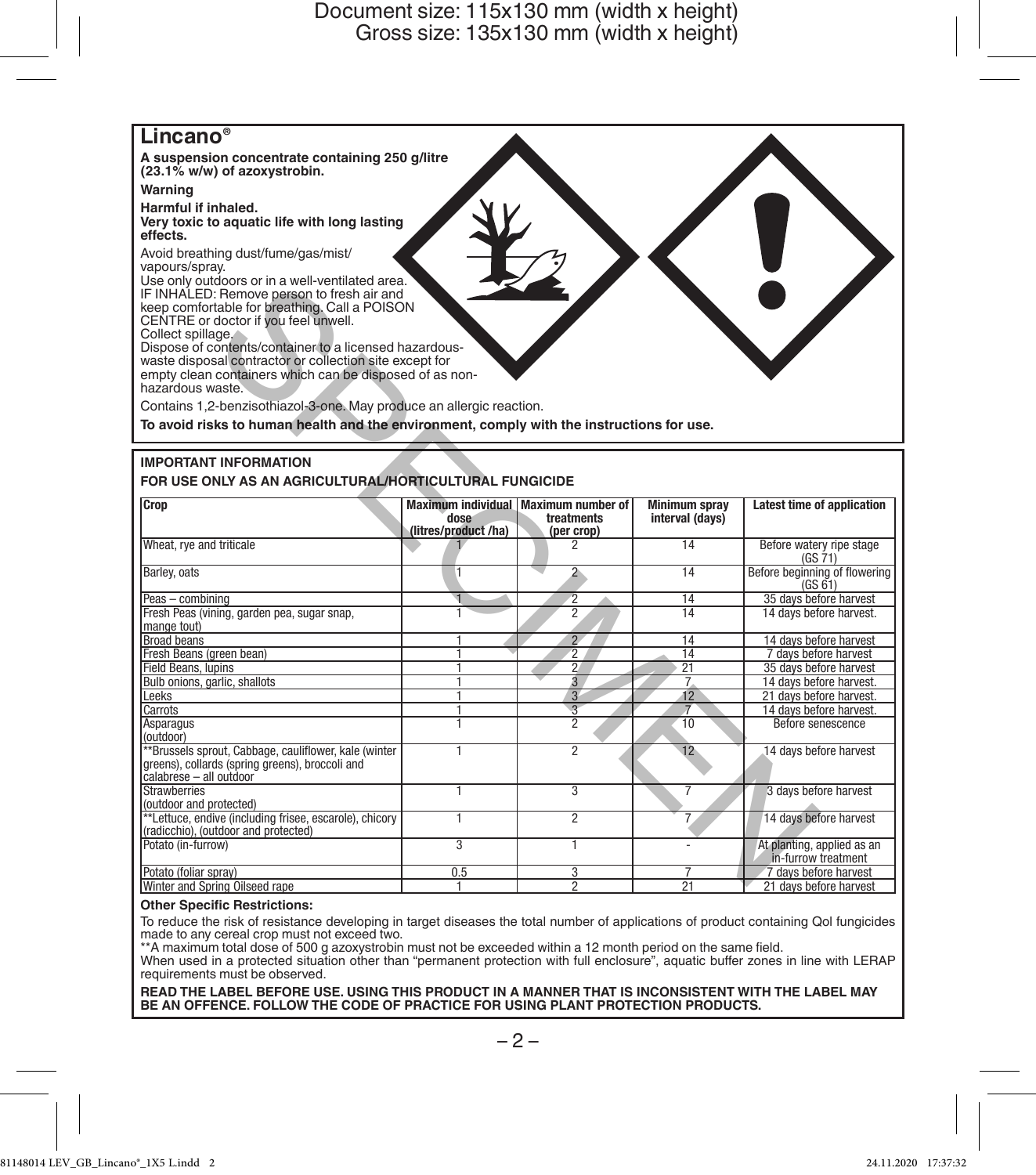## **DIRECTIONS FOR USE**

IMPORTANT: This information is approved as part of the Product Label. All instructions within this section must be read carefully in order to obtain safe and successful use of this product.

## **GENERAL INFORMATION**

Lincano contains azoxystrobin, a broad spectrum fungicide from the strobilurin group. It has systemic, translaminar and protectant properties.

Azoxystrobin inhibits fungal respiration. Its mode of action is different from the action of other fungicidal groups. It should always be used in mixture with fungicides with other modes of action.

Lincano shows good crop safety, disease control and maintenance of green leaf area which result in significant yield benefits.

Lincano is best used as a protective treatment or during early stages of disease establishment. In cereals, the length of disease control is generally about four to six weeks during the period of active stem elongation, but can be more when applied at flag leaf/ear emergence.

Lincano is approved for application to wheat, barley, oats, rye, triticale, combining peas, fresh peas (vining peas, garden pea, mange tout, sugar snaps), fresh beans (broad beans, green beans), field beans, lupins, bulb onions, garlic, shallots, leeks, carrots, asparagus, potatoes, oilseed rape, cabbage, cauliflower, Brussels sprouts, kale (winter greens), collard (spring greens), broccoli, calabrese, outdoor and protected crops of strawberry, outdoor and protected crops of lettuce, endive (including frisee, escarole), chicory (radicchio). transianimar and protectant properues.<br>
Signaph in highis fungal respiration. Its mode of action is different from the action<br>
groups. It should always be used in mixture with fungicides with other<br>
shows good crop safety,

#### **Restrictions/Warnings**

Certain apple varieties are highly sensitive to Lincano. As a precaution Lincano should not be applied when there is a risk of spray drift onto neighbouring apple crops. Spray equipment used to apply Lincano to other crops should not be used to treat apples.

Apply Lincano under good growing conditions with adequate soil moisture. Avoid poor growing conditions which may give less reliable results.

#### **Disease control**

#### **Wheat**

Glume Blotch (*Leptosphaeria* (*syn. Septoria*) *nodorum*) Yellow Rust (*Puccinia striiformis*) Brown Rust (*Puccinia recondita*) Ear Diseases (*Cladosporium, Alternaria*) Can reduce the severity of Take-all (*Gaeumannomyces graminis var. Tritici*)

#### **Barley**

Net Blotch (*Pyrenophora teres*) Brown Rust (*Puccinia hordei*) Leaf Blotch (*Rhynchosporium secalis*) – reduction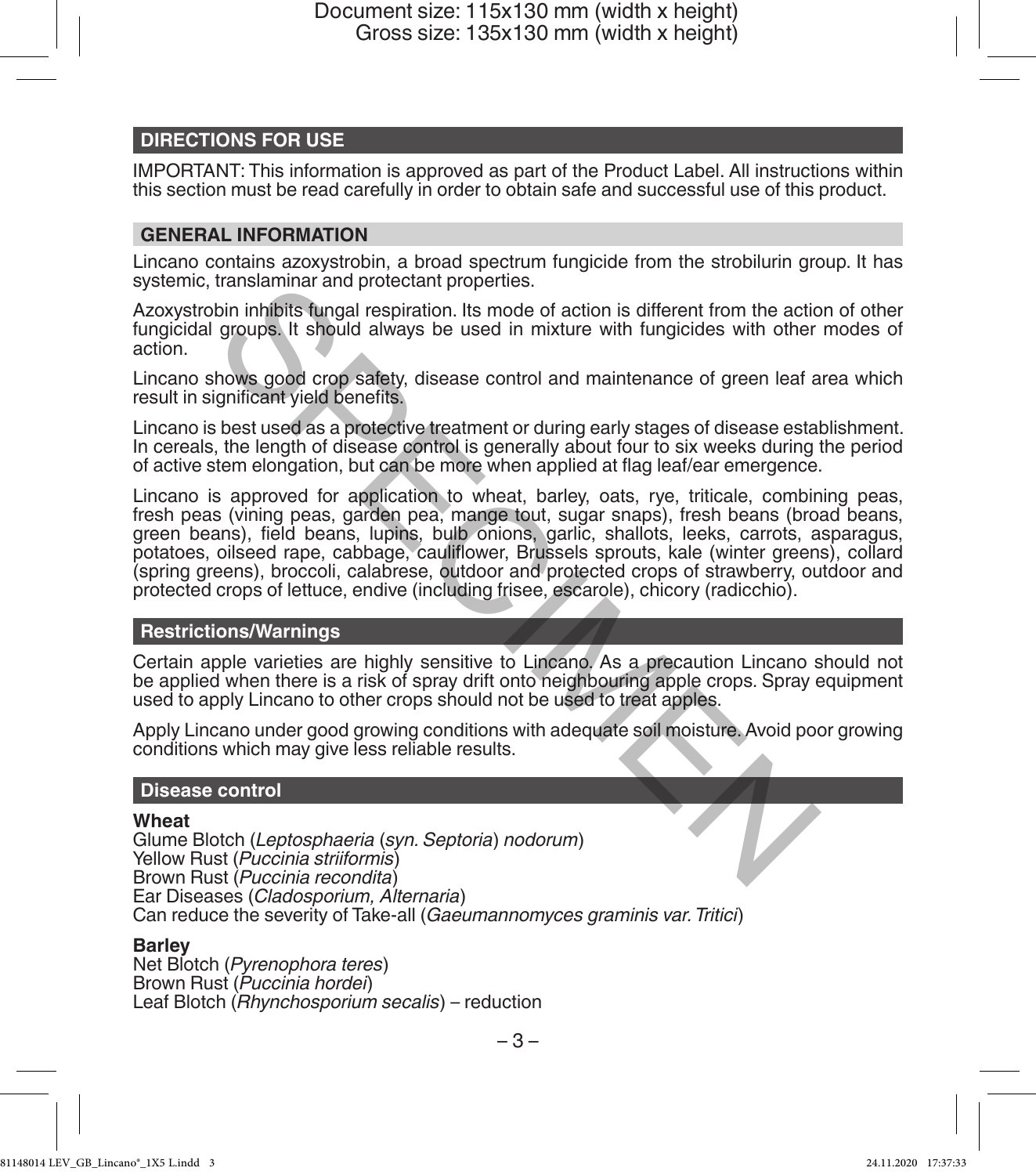Can reduce the severity of Take-all (*Gaeumannomyces graminis var. Tritici*)

## **Oats**

Crown Rust (*Puccinia coronata*)

## **Rye and Triticale**

Brown Rust (*Puccinia recondita*) Leaf Blotch (*Rhynchosporium secalis*) – reduction Can reduce the severity of Take-all (*Gaeumannomyces graminis var.Tritici*)

## **Combining Peas, Vining Peas, Garden Peas, Sugar Snap, Mange Tout**

Green Beans Downy mildew (*Perenospora viciae*) – reduction Leaf and Pod Spot (*Ascochyta pisi*) – useful

When Lincano is used to control leaf and pod spot, some control of Grey Mould (*Botrytis cinerea*) and *Mycosphaerella* blight may be achieved. ng Peas, Vining Peas, Garden Peas, Sugar Snap, Mange Tout<br>
Idew (Perenospora viciae) – reduction<br>
Pod Spot (Ascochyta pisi) – useful<br>
Idew (Perenospora viciae) – reduction<br>
Rod Spot (Ascochyta pisi) – useful<br>
In any bosoph

## **Field Beans and Broad Beans**

Rust (*Uromyces fabae*)

## **Lupins**

Rust (*Uromyces* spp.) – Qualified Use Recommendation

## **Bulb Onions, Shallots and Garlic**

Downy mildew (*Peronospora destructor*) – moderate

## **Leeks**

Leaf rust (*Puccinia porri*) Purple blotch (*Alternaria porri*) – moderate White tip (*Phytophthora porri*) – moderate

#### **Carrots**

Alternaria leaf blight (*Alternaria dauci*) Powdery mildew (*Erysiphe polygoni*)

#### **Asparagus**

Stemphylium (*Stemphylium botryosum*) – moderate Rust (*Puccinia asparagi*) – moderate

## **Brussels Sprouts, Cabbage, Cauliflower, Kale (Winter Greens), Collards (Spring Greens), Broccoli and Calabrese**

For moderate control of: White blister (*Albugo candida*) Ring spot (*Mycosphaerella brassicicola*) Alternaria (Alternaria brassicae and *Alternaria brassicicola*)

## **Strawberry**

Powdery mildew (*Podosphaera macularis*) – moderate Anthracnose (Colletotrichum acutatum) – Qualified Use recommendation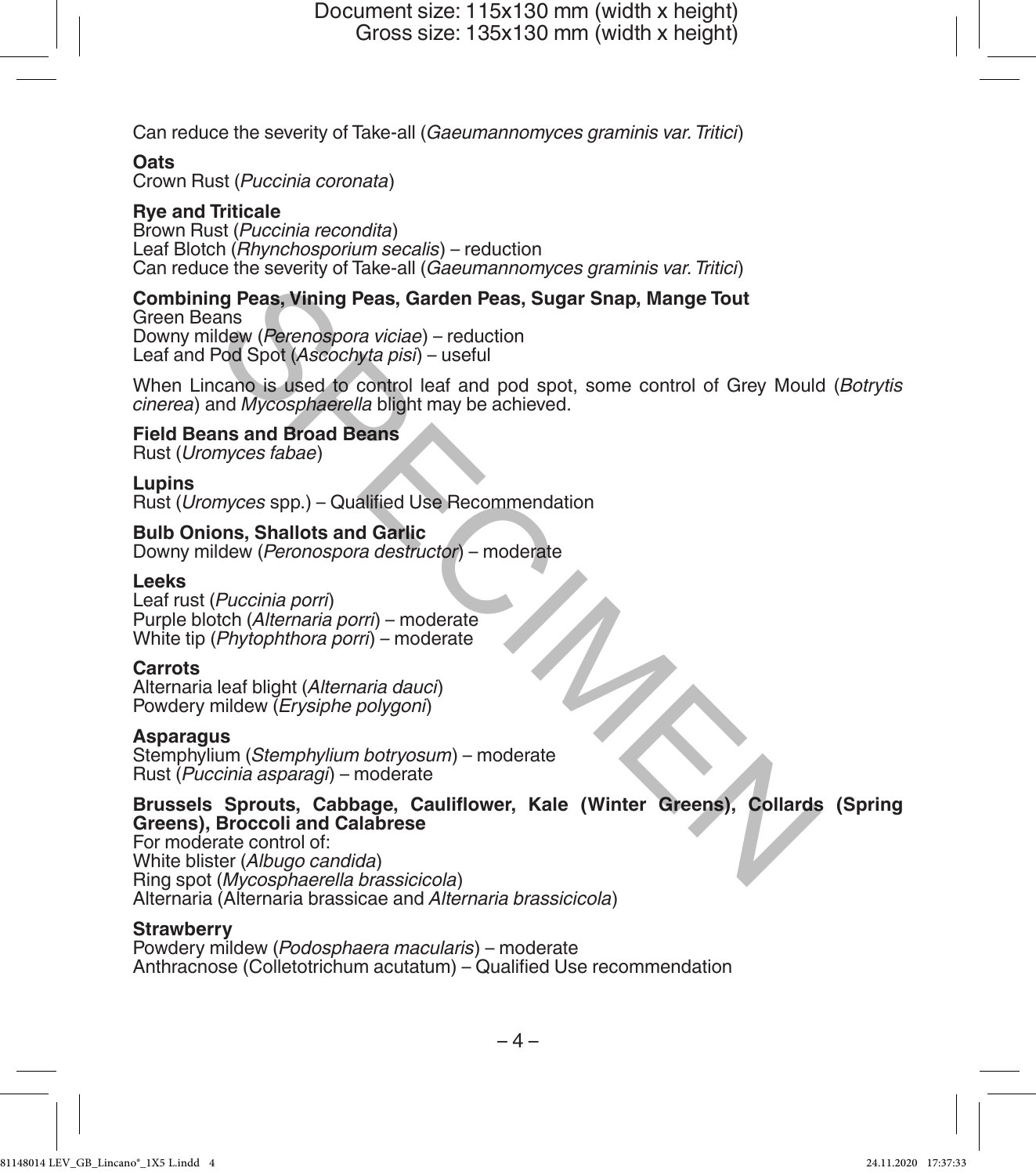## **Lettuce, Endive (Frisse and Escarole), Chicory (Raddichio)**

Downy mildew (*Bremia* spp.)

### **Potatoes**

Stem canker and Black scurf (*Rhizoctonia solani*) – reduction in furrow only Black dot (*Colletotrichum coccodes*) – reduction in furrow only Early blight (*Alternaria solani*) – moderate control foliar use only

#### **Oilseed Rape**

Dark Leaf and Pod Spot (*Alternaria* spp.) Sclerotinia stem rot (*S. sclerotiorum*) – moderate control

## **Crop Specific Information**

#### **Crops**

Lincano is approved for application to wheat, barley, oats, rye, triticale, combining peas, fresh peas (vining peas, garden pea, mange tout, sugar snaps), fresh beans (broad beans, green beans), field beans, bulb onions, garlic, shallots, leeks, carrots, asparagus, potatoes, oilseed rape, cabbage, cauliflower, Brussels sprouts, kale (winter greens), collard (spring greens), broccoli, calabrese, outdoor and protected crops of strawberry, outdoor and protected crops of lettuce, endive (including frisee, escarole), chicory (radicchio). and Pod Spot (Alternaria spp.)<br>
a stem rot (S. sclerotiorum) – moderate control<br>
rediric Information<br>
rediric Information<br>
a spape of the space of the sure of the space of the space, garden peak, garden peak, and been<br>
bee

# **WINTER & SPRING WHEAT, WINTER AND SPRING BARLEY, WINTER AND SPRING OATS, RYE & TRITICALE**

## **Timing**

Always inspect crops to assess disease development immediately before spraying. Best results will be achieved from applications made in the earliest stages of disease development or as a protectant treatment following a disease risk assessment or the use of appropriate decision support systems.

Winter and spring wheat, rye and triticale can be treated from BBCH 30 -69.

Winter and Spring barley and winter and spring oats can be treated from BBCH 30-59.

For protection against ear disease (*Cladosporium* and *Alternaria*) apply Lincano at ear emergence.

When used to control the listed foliar diseases, Lincano applied at the first or second node stage of the crop can reduce the severity of Take-all infection.

#### **Rate Of Use**

1.0 litre per hectare.

The maximim number of applications to any cereal crop is two per crop

## **Tank Mixing**

On cereal crops, Lincano must always be used in mixture with another product, recommended for control of the same target disease that contains a fungicide from a different cross resistance group and is applied at a dose that will give robust control.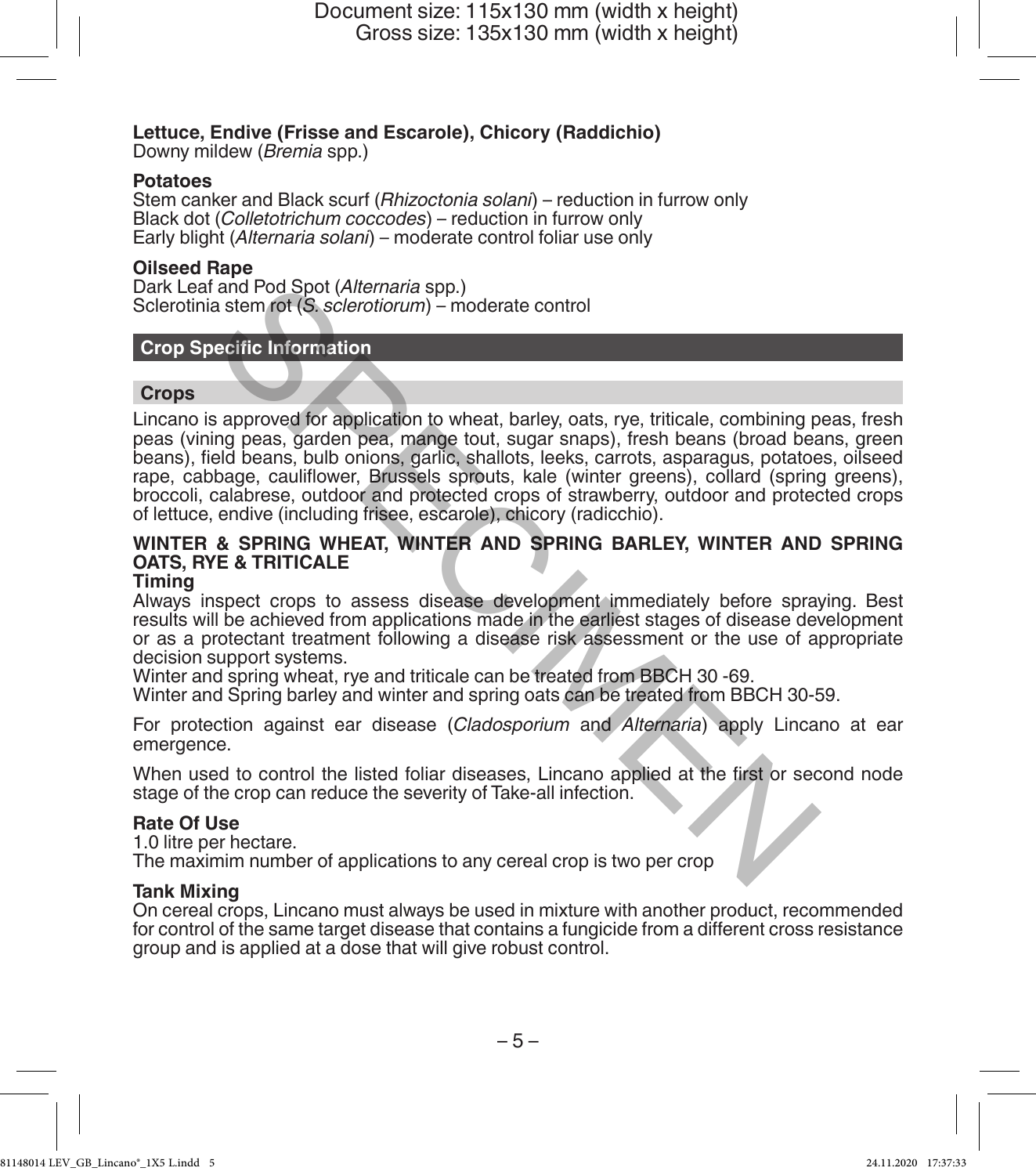## **Resistance Management**

Use Lincano as part of an Integrated Crop Management (ICM) strategy incorporating other methods of control, including where appropriate other fungicides with a different mode of action. You must not apply more than two foliar applications of Qol-containing products to any cereal crop.

Disease control may be reduced if strains of other pathogens less sensitive to azoxystrobin develop.

On cereal crops, Lincano must always be used in mixture with another product, recommended for control of the same target disease that contains a fungicide from a different cross resistance group and is applied at a dose that will give robust control.

Users should refer to current FRAG-UK guidelines for Qol compounds.

#### **PEAS (COMBINING AND FRESH), GREEN BEANS, BROAD BEAN, LUPIN Timing**

Lincano should always be used at the first sign of disease infection or when a predictive For optimum disease control apply Lincano before infection or as soon as disease is first seen in the crop. Always inspect crops to assess disease development immediately before spraying. Best results will be achieved from applications made in the earliest stage of disease development or as a protectant treatment following a disease risk assessment or the use of appropriate decision support systems. crops, Lincano must always be used in mixture with another product, recoins in the same target disease that contrains a fungicide from a different cross is is applied at a dose that will give robust control.<br>
Sudd refer to

## **Rate Of Use**

1.0 litre per hectare.

A second treatment may be required if disease pressure remains high – especially in combining peas. A minimum interval of 14 days must be observed between applications.

## **Peas For Processing**

Where a crop of peas is destined for processing, consult your processor before treating with Lincano. (One year's results indicate that no taints were detected on quick frozen, canned, vining or canned combining peas)

#### **Crop Safety**

Lincano shows good crop safety on combining peas and fresh peas. Before applying ensure the crop is free from any stress caused by environment or agronomic effects. Check wax level if necessary using the Crystal Violet test.

#### **Resistance Management**

To avoid the likelihood of resistance developing, application of Lincano should be made with due regard to current FRAG-UK guidelines for Qol compounds. Do not make more than two applications of Lincano.

## **FIELD BEAN**

#### **Timing**

Before applying Lincano, ensure the crop is free from any stress caused by environmental or agronomic effects. Always inspect crops to assess disease development immediately before spraying. Best results will be achieved from applications made in the earliest stage of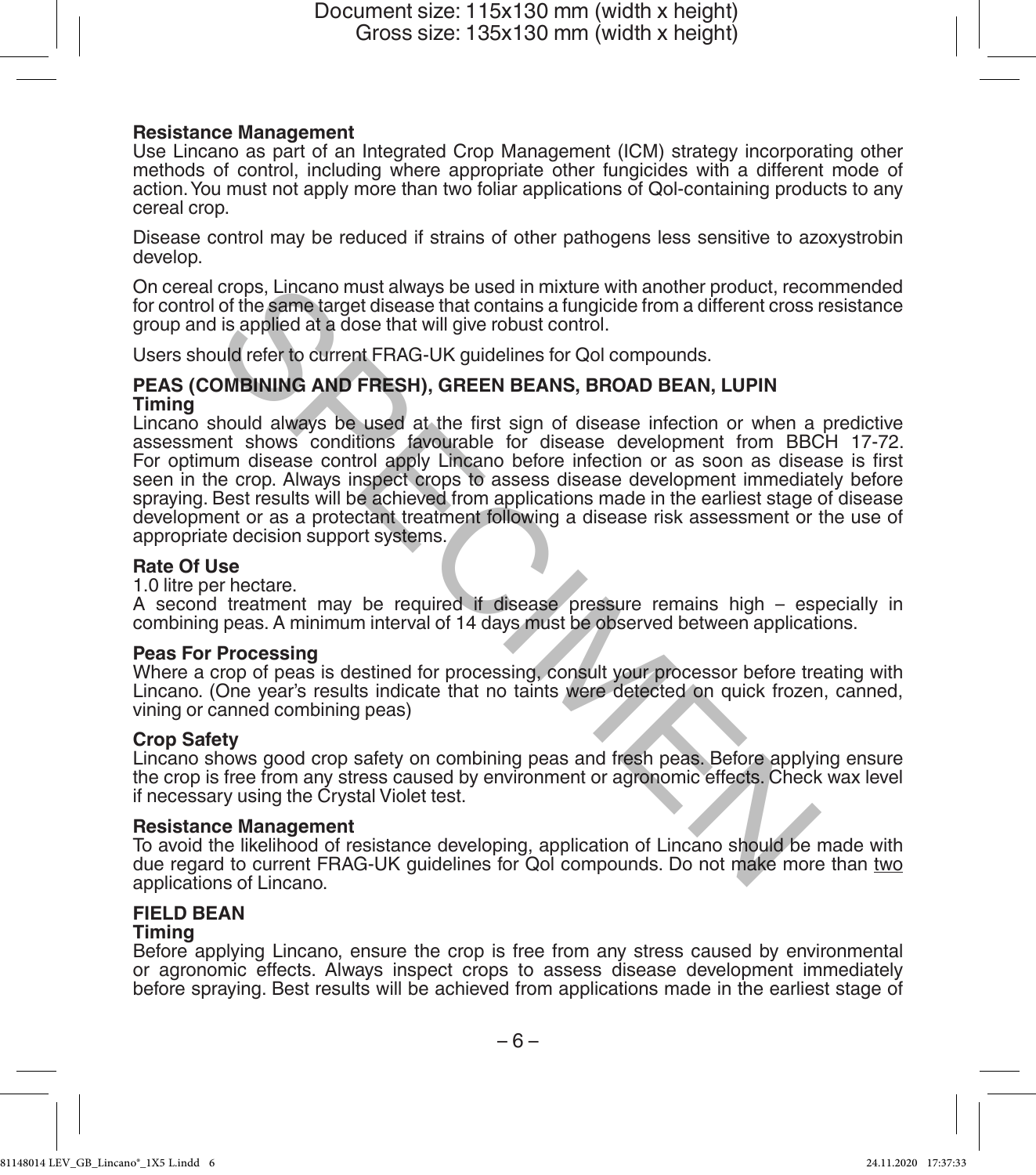disease development from BBCH 60-69 or as a protectant treatment following a disease risk assessment or the use of appropriate decision support systems.

A second treatment may be required if disease pressure remains high. A minimum interval of 21 days must be observed between applications.

#### **Rate Of Use**

1 litre per hectare

## **Resistance Management**

To avoid the likelihood of resistance developing, application of Lincano should be made with due regard to current FRAG-UK guidelines for Qol compounds. Do not make more than two applications of Lincano to crops of field beans. Use Lincano as part of an Integrated Crop Management (ICM) strategy incorporating other methods of control, including where appropriate other fungicides with a different mode of action.

#### **BULB ONION, GARLIC, SHALLOT, LEEK AND CARROT Timing**

Before applying Lincano, ensure the crop is free from any stress caused by environmental or agronomic effects. For optimum disease control Lincano should be used at the first sign of disease infection or preferably preventatively when a predictive assessment shows conditions favourable for disease development. Always inspect crops to assess disease development immediately before spraying. Best results will be achieved from applications made in the earliest stage of disease development or as a protectant treatment following a disease risk assessment or the use of appropriate decision support systems. Ee windigement FRAG-UK guidelines for Ool compounds. Do not make the likelihood of resistance developing, application of Lincano should regard to current FRAG-UK guidelines for Ool compounds. Do not make calcanos as part o

Bulb onions, garlic and shallots can be treated from BBCH 14-48

Leeks can be treated from BBCH 16 – 48

Carrots can be treated from BBCH 16 – 49

## **Rate Of Use**

1.0 litre per hectare.

#### **Bulb Onion**

- For optimum downy mildew control in bulb onions, garlic and shallot a 7 to10 day spray interval should be maintained
- Applications to established downy mildew infection are unlikely to give reliable control

## **Processing**

Where a crop is destined for processing, consult your processor before treating with Lincano

#### **Resistance Management**

Use Lincano as part of an Integrated Crop Management (ICM) strategy incorporating other methods of control, including where appropriate other fungicides with a different mode of action.

To avoid the likelihood of resistance developing, applications of Lincano should be made with due regard to current FRAC guidelines for Qol compounds as illustrated below in the following table: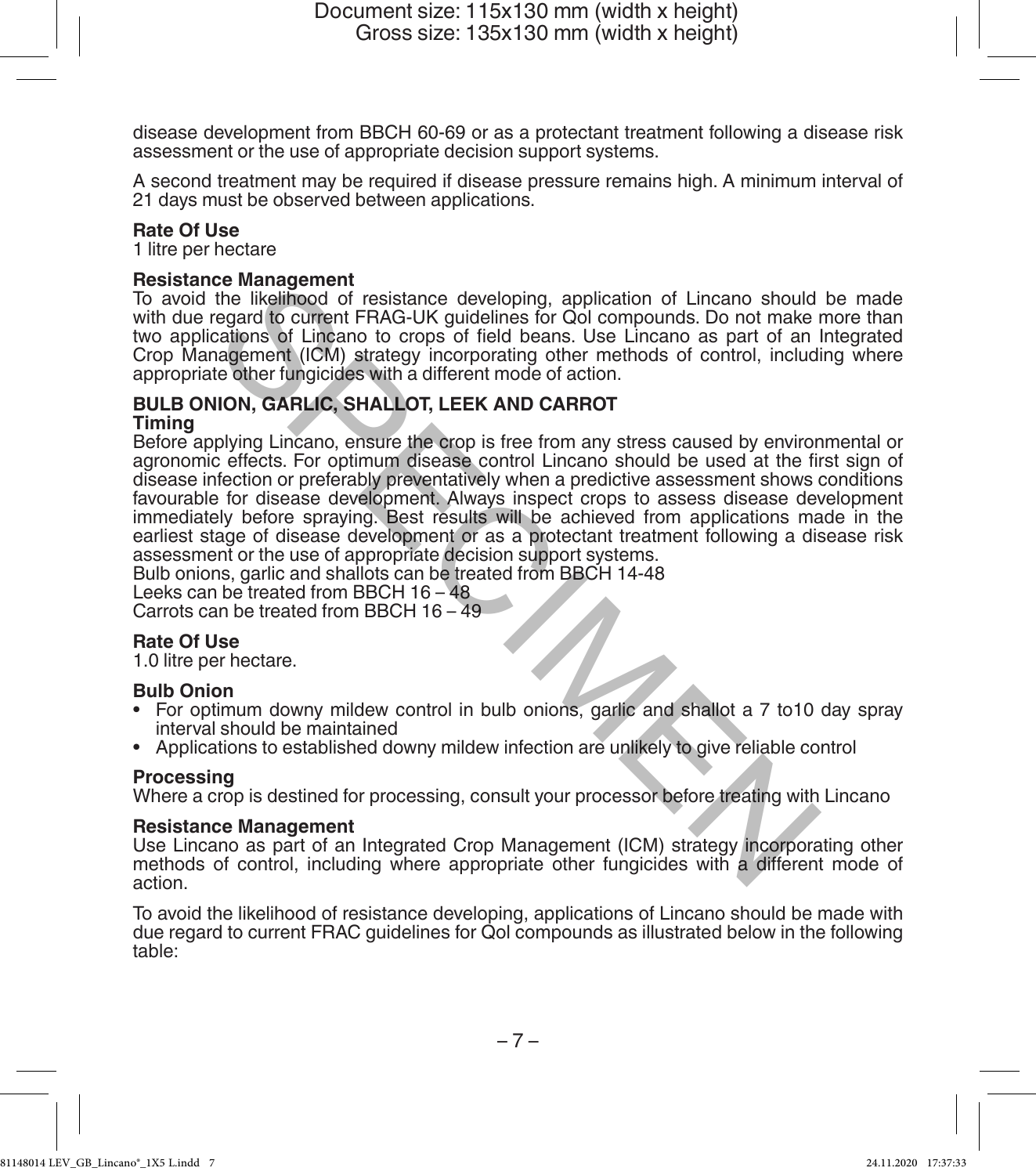| Total number of fungicide   1<br>spray applications per<br>crop |  | 3 | $\overline{4}$ |   | 8 | 9 |   |  |
|-----------------------------------------------------------------|--|---|----------------|---|---|---|---|--|
| Maximum recommended<br>solo Qol fungicide sprays                |  |   |                |   | 3 |   | 3 |  |
| Maximum recommended<br>Qol fungicide sprays in<br>mixture       |  | ∩ | 0              | 2 |   |   |   |  |

No more than 3 applications of Lincano are permitted per crop. Refer to the FRAC website for updates on recommendations for resistance management.

# **ASPARAGUS (OUTDOOR)**

## **Timing**

Always inspect crops to assess disease development immediately before spraying. Best results will be achieved from applications made in the earliest stages of disease development or as a protectant treatment following a disease risk assessment or the use of appropriate decision support systems. than 3 applications of Lincano are permitted per crop. Refer to the FRAC with an 3 applications for resistance management.<br>
SUS (OUTDOOR)<br>
Spect crops to assess disease development immediately before spray<br>
in the achieved

Asparagus can be treated from BBCH 41 – 89.

Earliest time of application: After commercial cutting

Lincano may only be applied after the harvest season (i.e. after commercial cutting). Where a new 'bed' is established, do not treat within three weeks of transplanting out the crowns.

A minimum interval of 10 days must be observed between applications.

Latest time of application: until the end of September or before the crop senescence, whichever is sooner.

Lincano shows good crop safety on asparagus. Before applying ensure the crop is free from any stress caused by environmental or agronomic effects.

## **Rate Of Use**

1.0 litre per hectare.

## **Resistance Management**

Lincano contains azoxystrobin a member of the Qol cross resistance group. Lincano should be used preventatively and should not be relied on for its curative potential. Disease control may be reduced if strains of pathogens less sensitive to azoxystrobin develop.

To avoid the likelihood of resistance developing, applications of Lincano should be made with due regard to current FRAC guidelines for Qol compounds as illustrated below in the following table: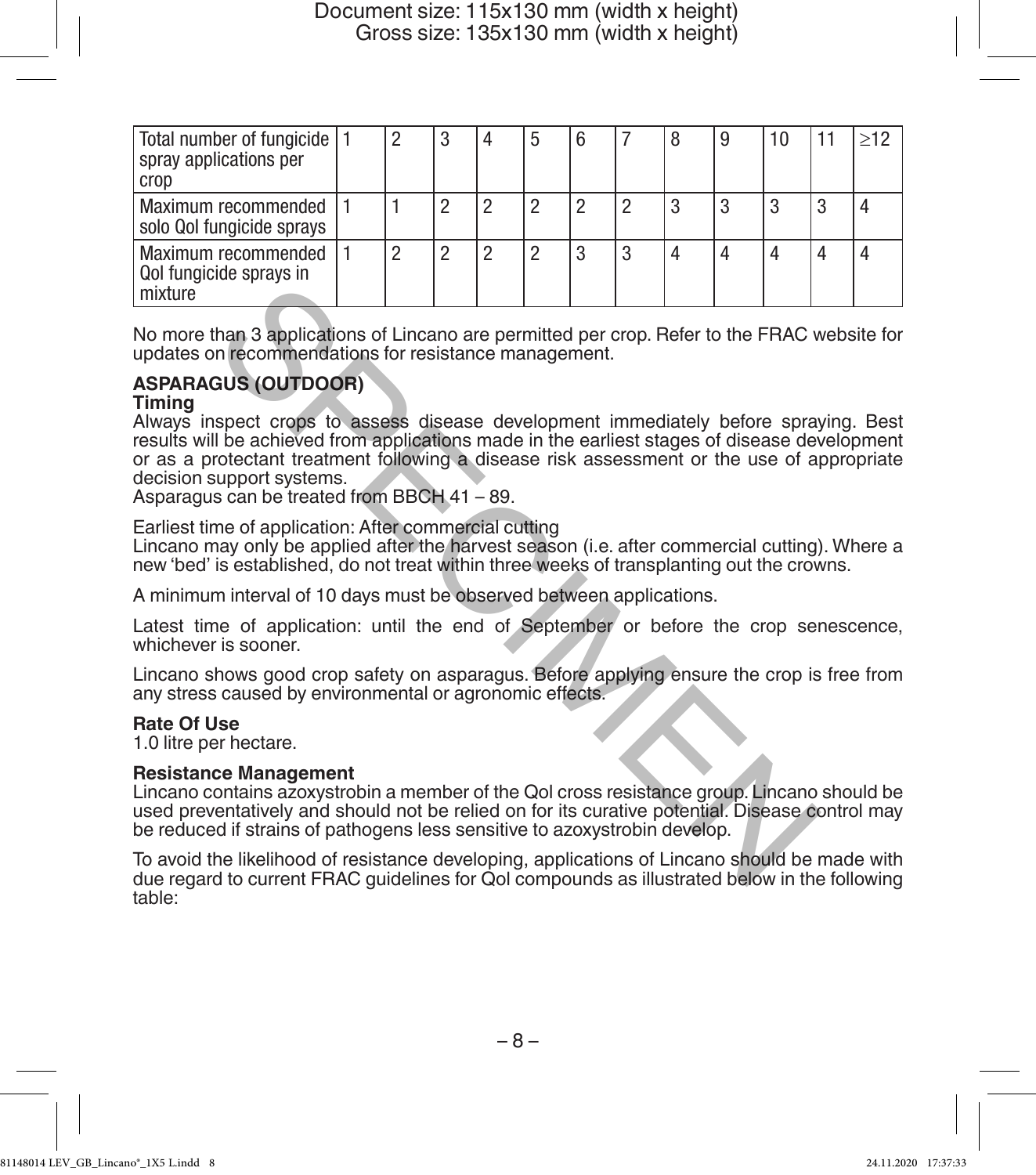| Total number of<br>fungicide spray<br>applications per<br>crop                                                                                                                                                                                                                                                                                                                                                                                                                                | 1 | $\overline{2}$ | 3                                                                                                               | 4              | 5              | 6              | $\overline{7}$ | >8 |
|-----------------------------------------------------------------------------------------------------------------------------------------------------------------------------------------------------------------------------------------------------------------------------------------------------------------------------------------------------------------------------------------------------------------------------------------------------------------------------------------------|---|----------------|-----------------------------------------------------------------------------------------------------------------|----------------|----------------|----------------|----------------|----|
| Maximum<br>recommended<br>solo Qol fungicide<br>sprays                                                                                                                                                                                                                                                                                                                                                                                                                                        | 1 | 1              | $\mathfrak{p}$                                                                                                  | $\overline{2}$ | $\overline{2}$ | $\overline{2}$ | $\overline{2}$ | 3  |
| Maximum<br>recommended<br>Qol fungicide<br>sprays in mixture                                                                                                                                                                                                                                                                                                                                                                                                                                  |   | $\overline{2}$ | $\overline{2}$                                                                                                  | $\overline{2}$ | $\overline{2}$ | 3              | 3              | 3  |
| No more than 2 applications of Lincano are permitted per crop. Refer to the FRAC website for<br>updates on recommendations for resistance management.                                                                                                                                                                                                                                                                                                                                         |   |                |                                                                                                                 |                |                |                |                |    |
| <b>POTATOES</b><br><b>FOLIAR APPLICATION</b>                                                                                                                                                                                                                                                                                                                                                                                                                                                  |   |                |                                                                                                                 |                |                |                |                |    |
| For the control of early blight (alternaria solani).                                                                                                                                                                                                                                                                                                                                                                                                                                          |   |                |                                                                                                                 |                |                |                |                |    |
| <b>Timina</b><br>Before applying Lincano, ensure the crop is free from any stress caused by environmental or<br>agronomic effects. Always inspect crops to assess disease development immediately before<br>spraying. Best results will be achieved from applications made in the earliest stage of disease<br>development or as a protectant treatment following a disease risk assessment or the use of<br>appropriate decision support systems.<br>Potatoes can be treated from BBCH 51-85 |   |                |                                                                                                                 |                |                |                |                |    |
| A minimum interval of 7 days must be observed between applications.                                                                                                                                                                                                                                                                                                                                                                                                                           |   |                |                                                                                                                 |                |                |                |                |    |
| <b>Rate of Use</b><br>0.5 litre per hectare<br>A total of 3 applications can be made per season if disease pressure remains high.                                                                                                                                                                                                                                                                                                                                                             |   |                |                                                                                                                 |                |                |                |                |    |
| <b>Potatoes For Processing</b><br>Where a crop of potatoes is destined for processing, consult processors before treating with<br>Lincano.                                                                                                                                                                                                                                                                                                                                                    |   |                |                                                                                                                 |                |                |                |                |    |
| <b>Resistance Management</b><br>The risk of resistance developing to Lincano in Alternaria solani is considered to be moderate.                                                                                                                                                                                                                                                                                                                                                               |   |                | the contract of the contract of the contract of the contract of the contract of the contract of the contract of |                |                |                |                |    |

## **POTATOES FOLIAR APPLICATION**

## **Timing**

#### **Rate of Use**

#### **Potatoes For Processing**

#### **Resistance Management**

The risk of resistance developing to Lincano in Alternaria solani is considered to be moderate. To avoid the likelihood of resistance developing, application of Lincano should be made with due regard to current FRAG-UK guidelines for Qol compounds. Use Lincano as part of an Integrated Crop Management (ICM) strategy incorporating other methods of control, including where appropriate other fungicides with a different mode of action.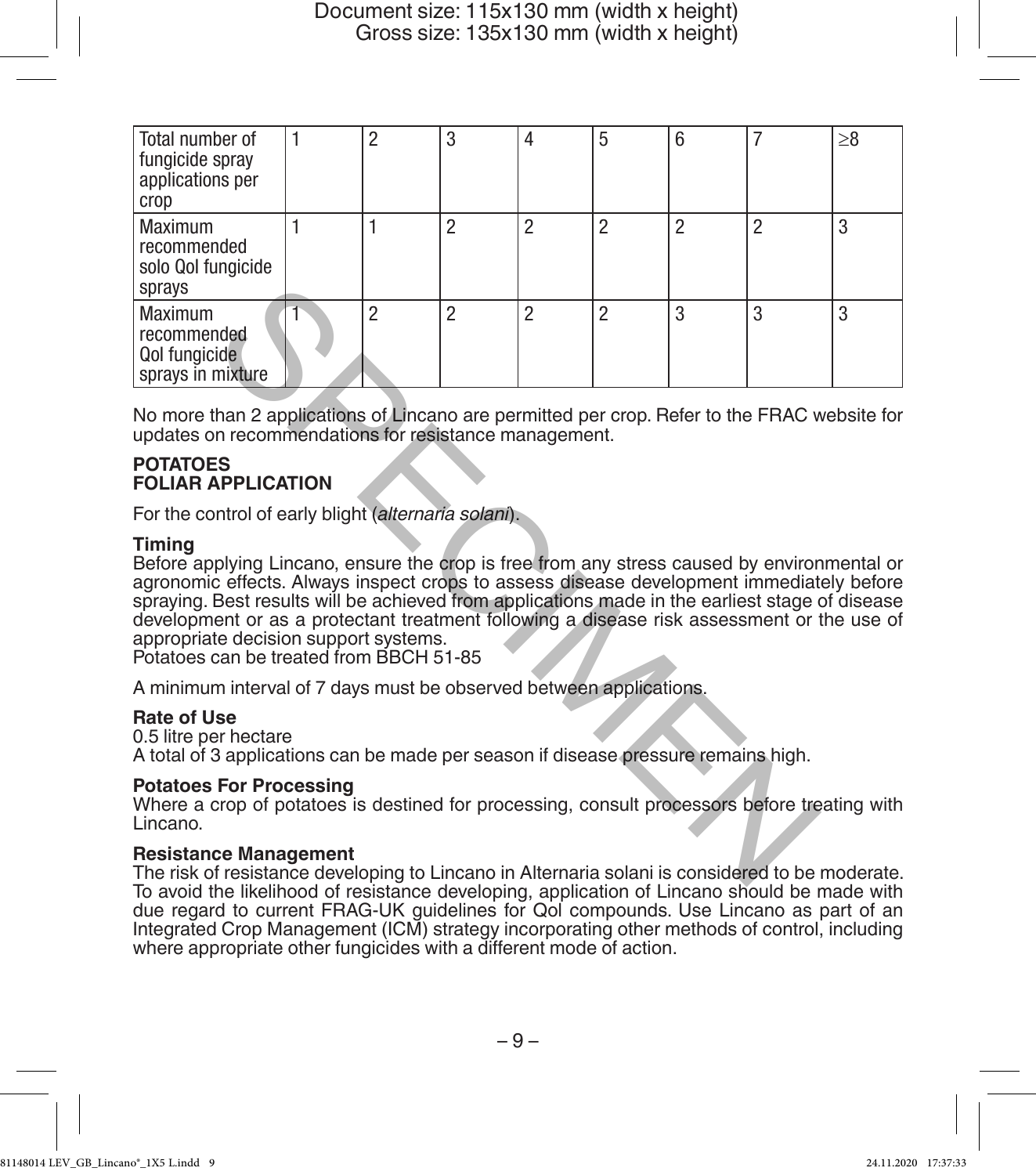#### **IN-FURROW APPLICATION**

#### **Timing**

Lincano must be applied as an in-furrow application made at the time of planting for the reduction of Stem canker, Black scurf (*Rhizoctonia solani*) and Black dot (*Colletotrichum coccodes*).

Where Lincano is applied as an in-furrow application, it is important to direct the spray into the planting furrow and not onto the seed tuber. Application should ensure that the Lincano is applied to soil around the tuber.

## **Rate Of Use**

For in-furrow application made at planting: 3 litre per hectare

A maximum of one application per crop should be made

#### **Advisory Information**

With in-furrow application, always target the soil and not the seed tuber in order to minimise any possible delay in emergence. Wherever possible, use properly chitted seed or cold-stored seed which has not started to sprout. Using seed which has just broken dormancy may well result in emergence delays.

Using Lincano following earlier applications of imazalil, pencycuron or imazalil/pencycuron is likely to lead to a check in the speed of crop emergence. Effects are usually, but not always, outgrown.

#### **Effects of soil type**

Do not use Lincano on high organic matter soils as the product will not be effective.

#### **Potatoes For Processing**

Where a crop of potatoes is destined for processing, consult processors before treating with Lincano.

#### **Resistance Management**

The risk of resistance developing to Lincano in *Rhizoctonia solani* (Black scurf and Stem canker) and *Colletotrichum coccodes* (Black dot) is considered to be very low. Lincano should only be used in potato crops, which adhere to good rotation practices.

To avoid the likelihood of resistance developing to QoI compounds used to control potato late blight, application of Lincano should be made with due regard to current FRAG-UK guidelines for QoI compounds. If an application of Lincano is made, no more than two further QoI treatments should be applied sequentially as the first sprays against late blight before using an alternative product **Soli around the tuber.**<br>
Soli around the tuber.<br>
Soli around the dealth made at planting: 3 litre per hectare<br>
Im of one application per crop should be made<br>
Information<br>
Information<br>
Information<br>
Internation always targe

# **WINTER AND SPRING OILSEED RAPE**

#### **Timing**

Before applying Lincano, ensure the crop is free from any stress caused by environmental or agronomic effects. Best results will be achieved from applications made as a protectant treatment following a disease risk assessment or the use of appropriate decision support systems.

Oilseed rape can be treated from BBCH 60-69.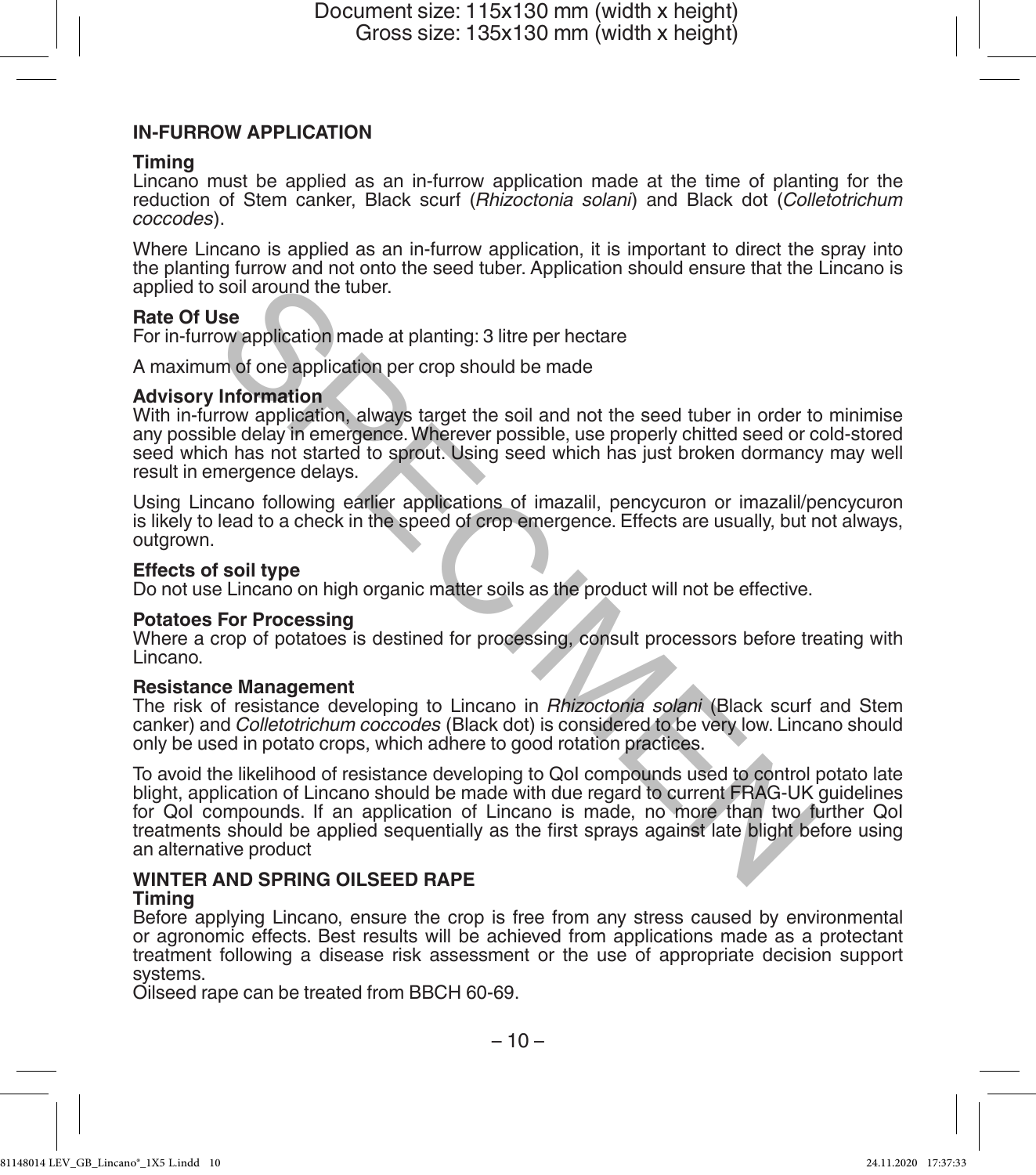A second treatment may be required if disease pressure remains high

*Sclerotinia* – Lincano should be applied as a protectant spray during flowering. The optimum timing is early flowering to mid flowering (GS60 – GS65)

*Alternaria* – Apply Lincano as a protective spray at early pod formation when the first ten pods are longer than 4 cm, before they become knobbly and not later than the time the first spots are seen on the pods.

Note: an application of Lincano against *Sclerotinia* will significantly limit the development of alternaria

# **Rate Of Use**

1 litre per hectare

#### **Resistance Management**

To avoid the likelihood of resistance developing, application of Lincano should be made with due regard to current FRAG-UK guidelines for Qol compounds. Do not make more than two applications of Lincano to crops of oilseed rape. Use Lincano as part of an Integrated Crop Management (ICM) strategy incorporating other methods of control, including where appropriate other fungicides with a different mode of action.

#### **BRUSSELS SPROUTS, CABBAGE, CAULIFLOWER, KALE (WINTER GREENS), COLLARDS (SPRING GREENS), BROCCOLI AND CALABRESE Timing**

Before applying Lincano, ensure the crop is free from any stress caused by environmental or agronomic effects. Always inspect crops to assess disease development immediately before spraying. Best results will be achieved from applications made in the earliest stage of disease development or as a protectant treatment following a disease risk assessment or the use of appropriate decision support systems. spinciation of Lincario against *Sciencinia* will significantly limit the development<br>
Section<br>
the likelihood of resistance developing, application of Lincario should<br>
regard to current FRAG-UK guidelines for Odi compound

Brassicas can be treated from BBCH 16-49.

A second treatment may be required if disease pressure remains high. A minimum interval of 12 days must be observed between applications to brassicae.

#### **Rate Of Use**

1 litre per hectare

A maximum total dose of 500g azoxystrobin must not be exceeded within a 12 month period on the same field.

## **Resistance Management**

To avoid the likelihood of resistance developing, application of Lincano should be made with due regard to current FRAG-UK guidelines for Qol compound. Do not apply more than a total of two applications of Lincano to any brassica crop.

#### **OUTDOOR AND PROTECTED LETTUCE, ENDIVE (INCLUDING FRISEE AND ESCAROLE), CHICORY (RADICCHIO) Timing**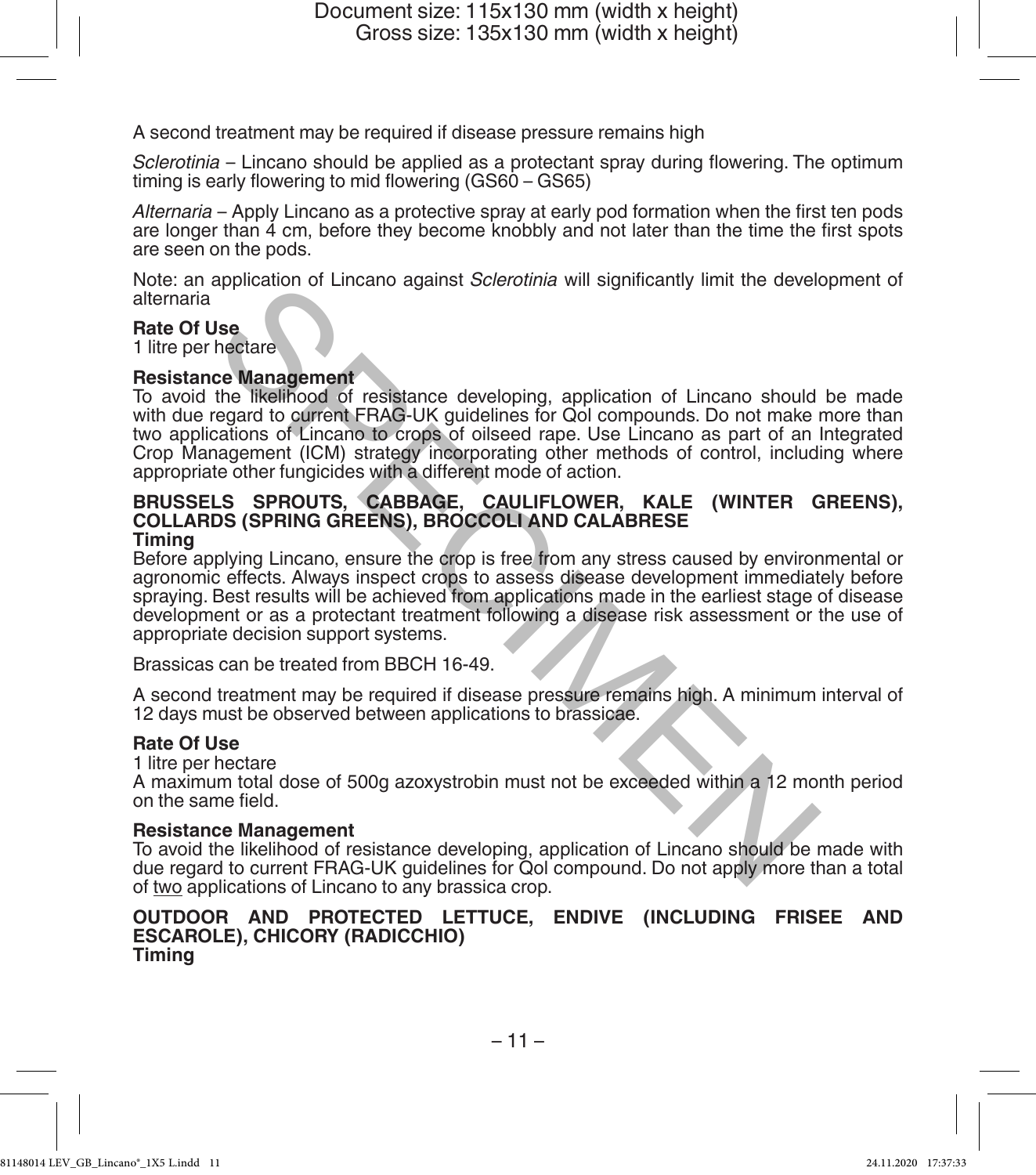Before applying Lincano, ensure the crop is free from any stress caused by environmental or agronomic effects. Always inspect crops to assess disease development immediately before spraying. Best results will be achieved from applications made in the earliest stage of disease development or as a protectant treatment following a disease risk assessment or the use of appropriate decision support systems.

Lettuce, Endive (including frisee and escarole), and chicory (radicchio) can be treated from BBCH 14 -49.

A minimum interval of 7 days must be observed between applications for both protected and outdoor uses.

## **Rate of Use**

1.0 litre per hectare.

A maximum total dose of 500g azoxystrobin must not be exceeded within a 12 month period on the same field.

#### **Resistance Management**

Use Lincano as part of an Integrated Crop Management (ICM) strategy incorporating other methods of control including, where appropriate, other fungicides with a different mode of action.

To avoid the likelihood of resistance developing, application of Lincano should be made with due regard to current FRAG-UK guidelines for Qol compounds. Do not apply more than a total of two applications, when used as part of a programme.

## **OUTDOOR AND PROTECTED STRAWBERRY**

#### **Timing**

For optimum results apply Lincano as a protectant spray at the beginning of flowering. Two further applications can be made if disease pressure remains high. Application should be made in sequence with other products as part of a fungicide programme during flowering at a minimum interval of 7 days. minimized or Follow and the exceeded within a 12 mondants and the exceeded within a 12 mone field.<br>
Ses.<br>
Ses.<br>
Ses.<br>
Ses.<br>
In total dose of 500g azoxystrobin must not be exceeded within a 12 mone field.<br>
Common as part of

Strawberries can be treated from BBCH 51-89. A minimum interval of 7 days must be observed between applications to all strawberry crops.

#### **Rate of Use**

1.0 litre per hectare.

#### **Processing**

Where a crop is destined for processing, consult your processor before treating with Lincano.

#### **Resistance Management**

Use Lincano as part of an Integrated Crop Management (ICM) strategy incorporating other methods of control, including where appropriate other fungicides with a different mode of action.

To avoid the likelihood of resistance developing, applications of Lincano should be made with due regard to current FRAC guidelines for Qol compounds as illustrated below in the following table: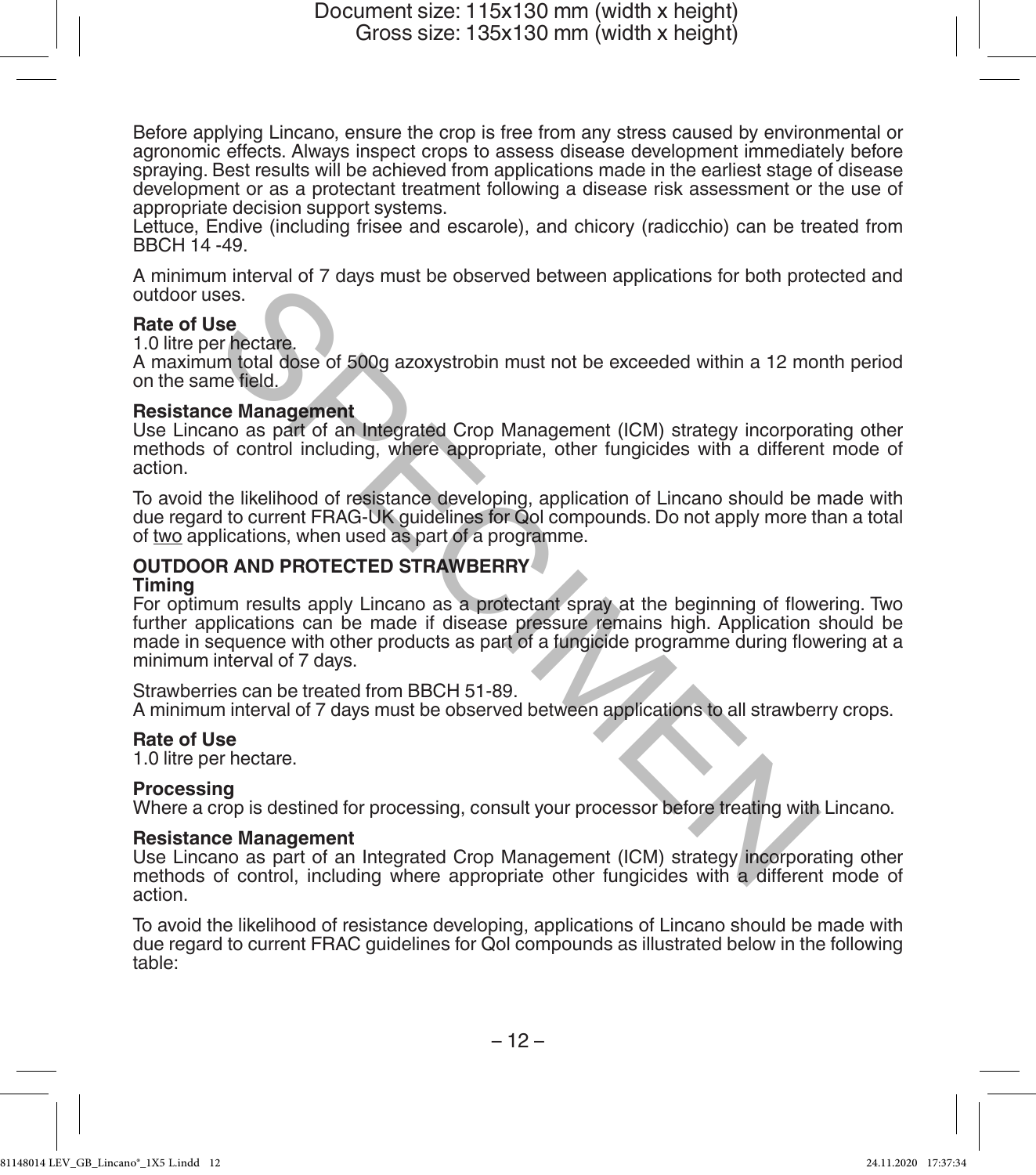| Total number of fungicide<br>spray applications per crop  |  |  |  |   |
|-----------------------------------------------------------|--|--|--|---|
| Maximum recommended<br>solo Qol fungicide sprays          |  |  |  |   |
| Maximum recommended<br>Qol fungicide sprays in<br>mixture |  |  |  | u |

No more than 3 applications of Lincano are permitted per crop.

#### **QUALIFIED USE RECOMMENDATION Strawberries and Lupins**

The following uses are supported by a limited amount of effectiveness data which indicate that the use of Lincano at 1.0 l/ha may provide some useful activity against Rust (*Uromyces* spp.) on Lupins and Antrhracnose (*Collectotrichum acutatum*) on strawberries

## **Mixing and Application**

## **Mixing**

Ensure that the sprayer is clean and correctly set to give an even application at the required volume. Half-fill the spray tank with clean water and start agitation. Shake the container and add the required amount of Lincano to the sprayer using a filling device (e.g. induction bowl or closed transfer unit) or by direct addition to the sprayer tank. than 3 applications of Lincano are permitted per crop.<br>
ED USE RECOMMENDATION<br>
Tries and Lupins<br>
Tries and Lupins<br>
Tries and Lupins<br>
In the same supported by a limited amount of effectiveness data which in<br>
It lines are su

Wash out containers thoroughly, preferably using an integrated pressure rinsing device, or manually rinse three times. Add washings to the sprayer at the time of filling. Complete filling to the required volume and continue to agitate throughout the spraying operation.

Do not leave the spray liquid in the sprayer for long periods (such as during meal breaks or overnight).

## **VOLUME OF WATER AND SPRAYING**

## **OUTDOOR CROPS**

Apply using a medium quality spray (BCPC) at a pressure of at least 2 bar. Apply through conventional crop spraying equipment calibrated to give an even application at the correct volume.

Strawberries: Apply in at least 300 litres of water per hectare

Brussels sprouts, cabbage, cauliflower, kale (winter greens), collards (spring greens), broccoli, calabrese: Apply in at least 250 litre of water per hectare

Green beans, broad beans: Apply in at least 150 litres of water per hectare

Lettuce and associated crops: Apply in at least 300 litres of water per hectare.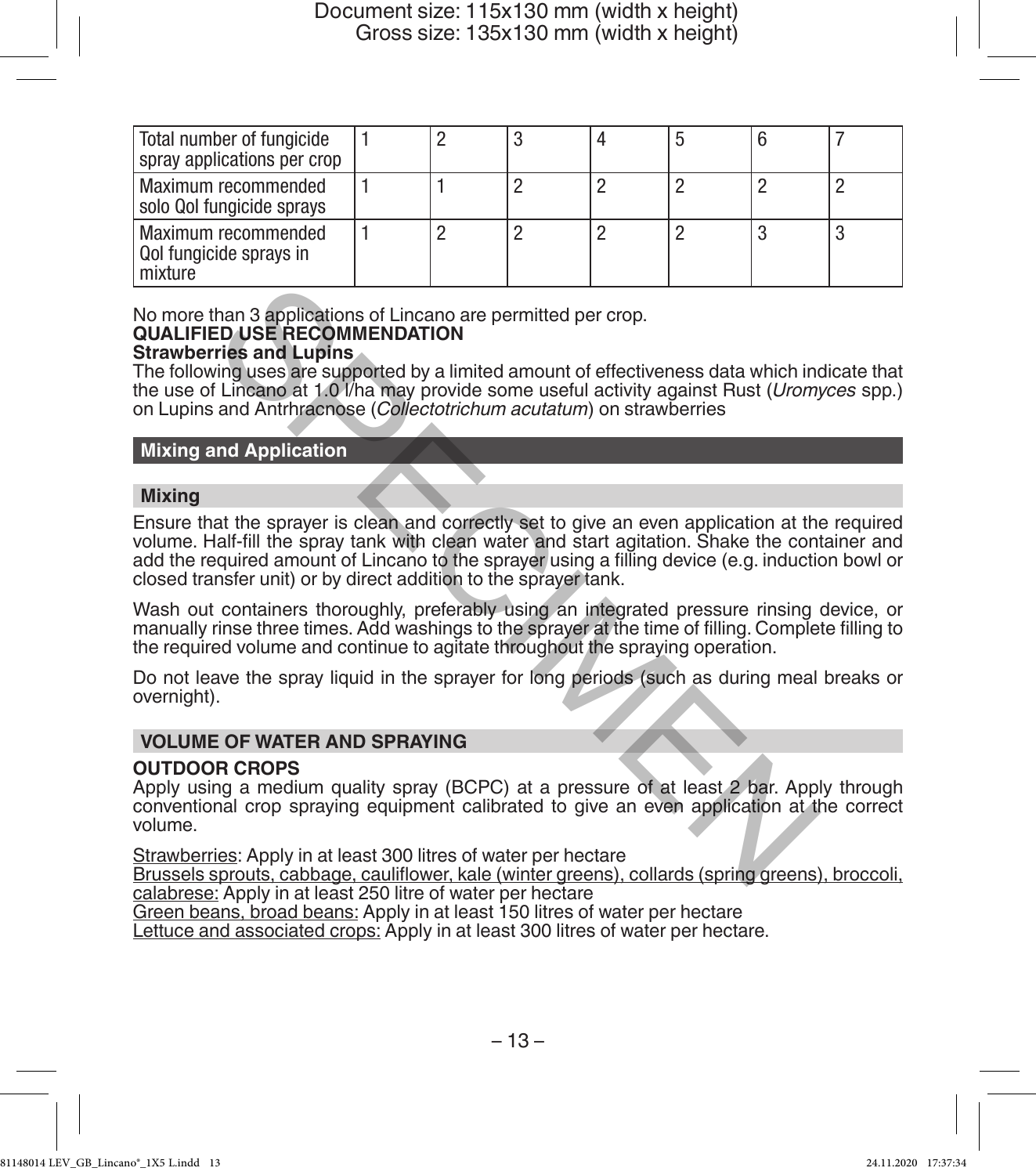Cereals, combining peas, fresh peas, field beans, lupins, oilseed rape, carrots, leek, bulb onions, garlic and shallots: Apply in at least 200 litres of water per hectare In dense crops, increase the water volume to improve coverage

#### **Asparagus:**

For conventional tractor mounted crop spraying equipment, apply in at least 600 litres of water per hectare using a medium quality sprayer (BCPC) at a presssure of at least 2 bar.

For hand-held spraying equipment, apply in at least 200 litres of water per hectare.

#### **Potatoes**

**In-furrow application use:** Apply between 50-150 litres of water per hectare. Apply using specialist in-furrow application equipment. Contact Syngenta UK Ltd for further details on suitable manufacturers of these sprayers.

**Foliar application:** Apply in at least 200 litres of water per hectare.

## **INDOOR CROPS**

Application should be made via a hydraulic nozzle applicator e.g. motorised sprayer with hand or boom lance or via a knapsack sprayer.

Lettuce and associated crops: Apply in at least 300 litres of water per hectare Strawberry: Apply in at least 100 litres of water per hectare

#### **AFTER SPRAYING**

Thoroughly wash out sprayer according to manufacturer's guidelines and dispose of washing and clean containers according to DEFRA Code of Practice and local water authority guidelines. **Example 12**<br>
in-furrow application equipment. Contact Syngenta UK Ltd for further<br>
in-furrow application equipment. Contact Syngenta UK Ltd for further<br>
plication: Apply in at least 200 litres of water per hectare.<br> **CROP** 

#### **COMPANY ADVISORY INFORMATION**

This information is not part of the approved label under the Plant Protection Product Regulations (2003) but provides additional Company advice on the product use.

#### **Good Field Practice**

It is recommended that the following precautions should also be observed:

• Wear appropriate clothing - coveralls and protective gloves, when handling the concentrate.

#### **Agricultural Practice**

## **Integrated Crop Management**

Laboratory data indicate that when used as directed Lincano has no adverse effects on the following beneficial species.

Earthworm (*Eisenia fetida*); Bees (*Apis and Bombus* spp.); Parasitic Wasps (*Trichogramma cacoeciae, Aphidis* spp*. and Encarsia formosa*); Aphid Predators (*Coccinella septempuncata, Chrysoperia carnea, Episyrphus balteatus*); Predatory mites (*Phytoseiulus persimilis, Amblyseius degenerans*); Spider (*Pardosa* spp.); Predatory bugs (*Macrolophus caliginosus, Orius laevigatus*); Carabid Beetle (*Poecilus cupreus*).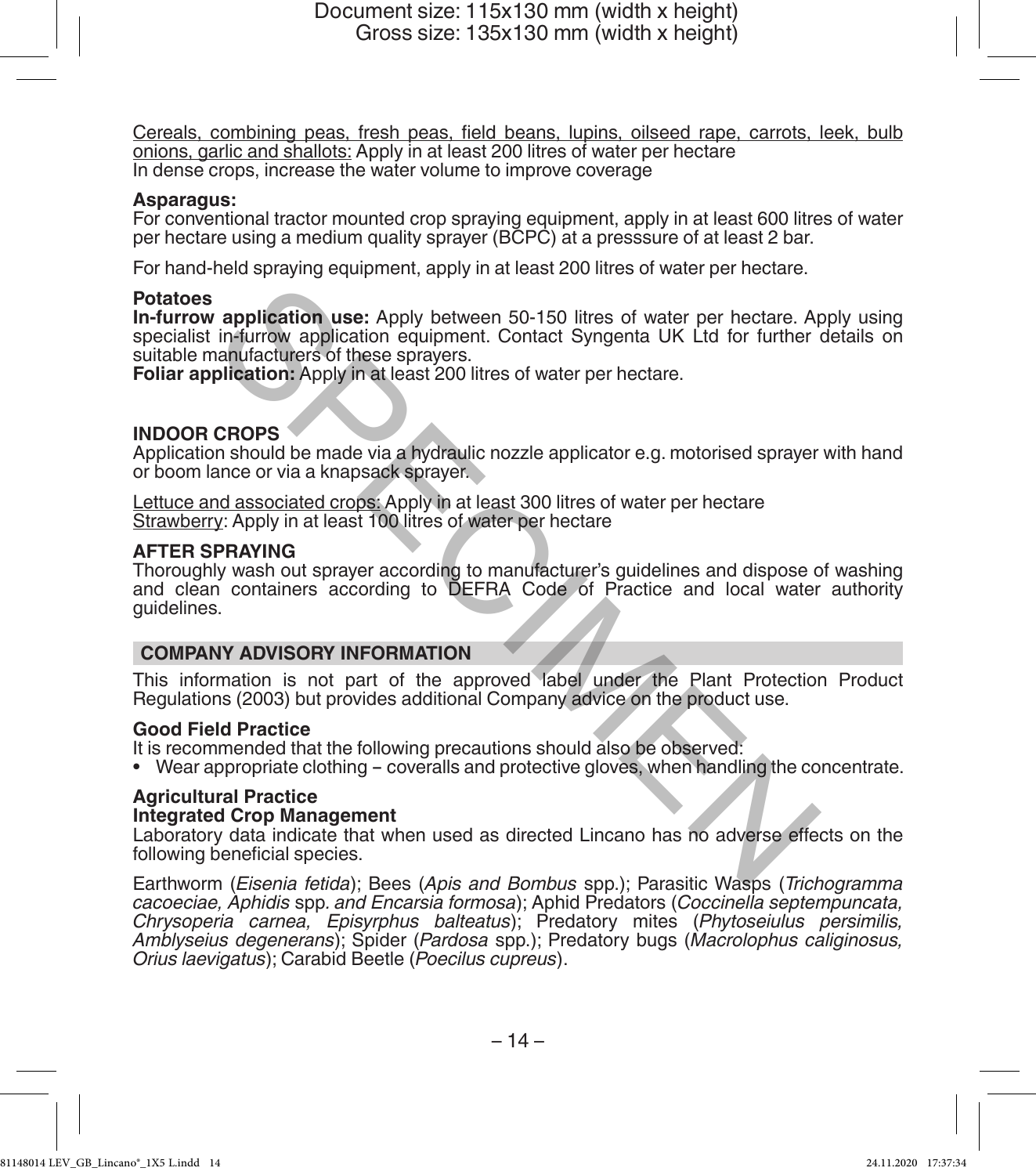#### **Resistance Management**

Lincano contains azoxystrobin a member of the Qol cross resistance group. Lincano should be used preventatively and should not be relied on for its curative potential. Disease control may be reduced if strains of pathogens less senstive to azoxystrobin develop.

Use Lincano as part of an Integrated Crop Management (ICM) strategy incorporating other methods of control, including where appropriate other fungicides with a different mode of action.

To avoid the likelihood of resistance developing, application of Lincano should be made with due regard to current FRAG-UK guidelines for Qol compound.

**This product is to be used only in accordance with the recommendations and instructions given on the labels provided with this pack.**

## **The following does not form part of the authorised label text.**

With many products there is a general risk of resistance developing to the active ingredients. For this reason a change in activity cannot be ruled out. It is generally impossible to predict with certainty how resistance may develop because there are so many crop and use connected ways of influencing this. We therefore have to exclude liability for damage or loss attributable to any such resistance that may develop. To help minimise any loss in activity the BASF recommended rate should in all events be adhered to.

Numerous, particularly regional or regionally attributable, factors can influence the activity of the product. Examples include weather and soil conditions, crop plant varieties, crop rotation, treatment times, application amounts, admixture with other products, appearance of organisms resistant to active ingredients and spraying techniques. Under particular conditions a change in activity or damage to plants cannot be ruled out. The manufacturer or supplier is therefore unable to accept any liability in such circumstances. All goods supplied by us are of high grade and we believe them to be suitable, but as we cannot exercise control over their mixing or use or the weather conditions during and after application, which may affect the performance of the material, all conditions and warranties, statutory or otherwise, as to the quality or fitness for any purpose of our goods are excluded and no responsibility will be accepted by us for any damage or injury whatsoever arising from their storage, handling, application or use; but nothing should be deemed to exclude or restrict any liability upon us which cannot be excluded or restricted under the provisions of the Unfair Contract Terms Act 1977 or any similar applicable law. the likelihood of resistance developing, application of Lincano should be relation of this current FRAG-UK guidelines for Qol compound.<br>
duct is to be used only in accordance with the recommendations given on the labels pr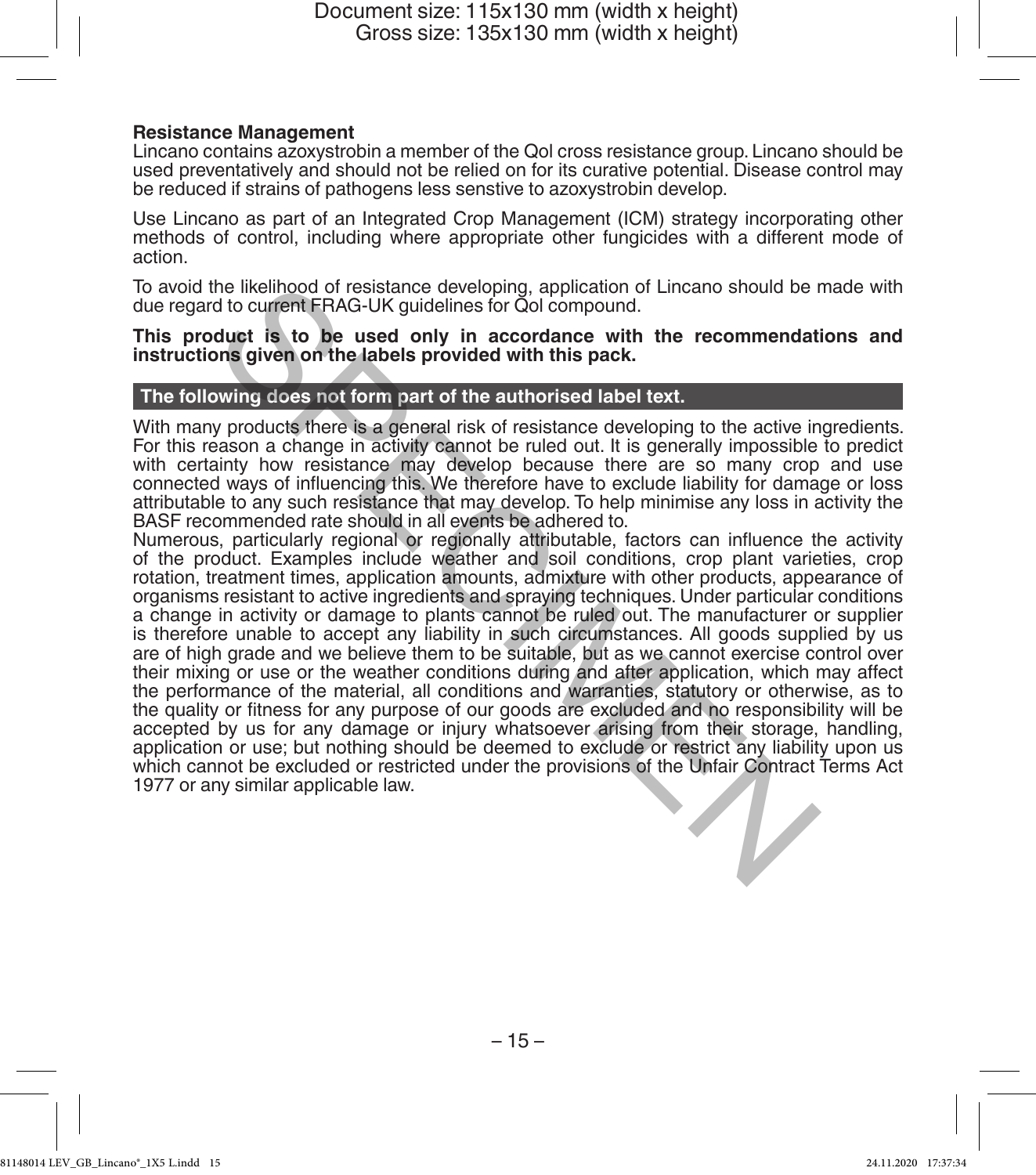# **Section 6 of the Health and Safety at Work Act**

## **Additional Product Safety Information**

The product label provides information on a specific pesticidal use of the product; do not use otherwise, unless you have assessed any potential hazard involved, the safety measures required and that the particular use has "off-label" approval or is otherwise permitted under the Plant Protection Product Regulations (EC) No 1107/2009.

The information on this label is based on the best available information including data from test results.

## **Safety Data Sheet**

To access the Safety Data Sheet for this product scan the QR code or use the weblink below:



agricentre.basf.co.uk/Lincano/MSDS

Alternatively, contact your supplier.